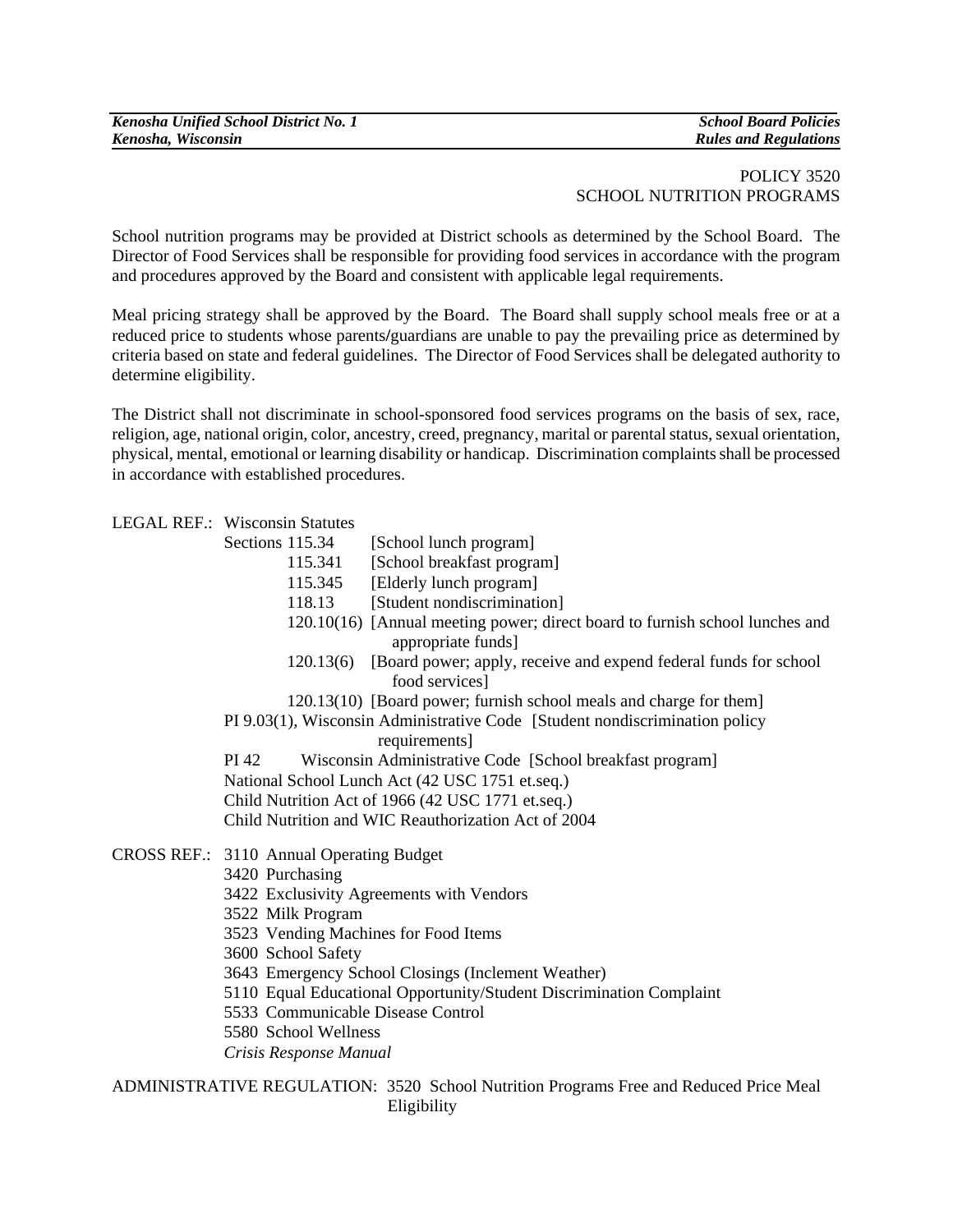**Rules and Regulations** 

POLICY 3520 SCHOOL NUTRITION PROGRAMS Page 2

AFFIRMED: April 9, 1991

REVISED: August 8, 1995 July 27, 1999 October 28, 2003 December 18, 2007